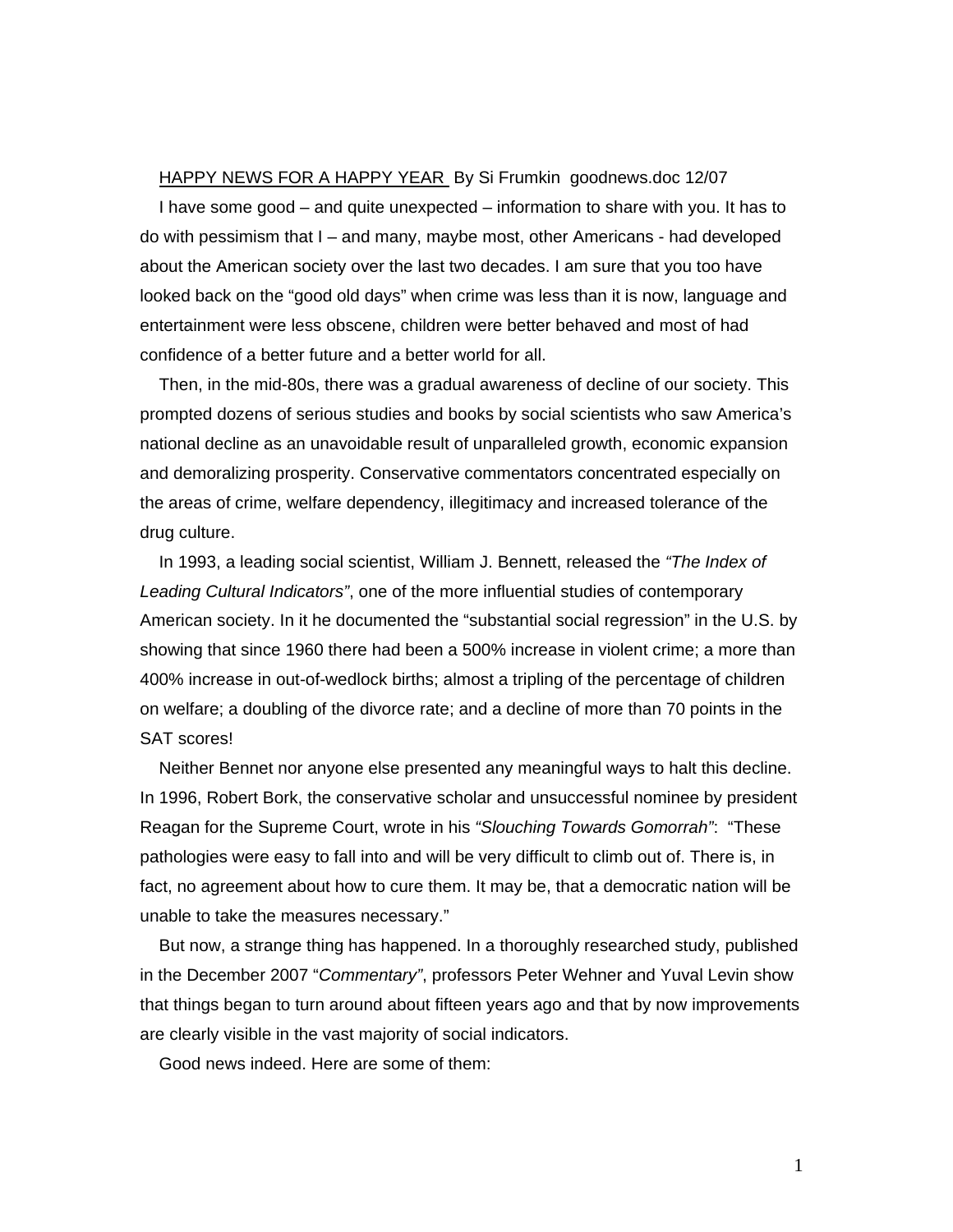Between 1993 and 2005, rates of violent and property crime fell to their lowest level since 1993. Teenage drug use that had been climbing throughout the 1990s has since then declined by over 23% overall - use of ecstasy, LSD and methamphetamine dropped by about 50%, steroids by 20%. Since 1994, the national welfare load has declined by over 60% - every state has reduced its case load by at least 30%, some by as much as 90%. Since the 1996 welfare reform bill, overall poverty, child poverty, black child poverty and child hunger have all decreased and employment for single mothers has risen.

Abortions that had reached 1.6 million in 1990 have dropped to 1.3 million annually, the lowest since the 1973 Supreme Court abortion legalization. The divorce rate is at its lowest level since 1970. Educational scores are up: this year the  $4<sup>th</sup>$  and  $8<sup>th</sup>$  graders have improved in math and reading,  $12<sup>th</sup>$ -graders history achievements have risen and Black and Hispanic students are making broad gains (even though significant gaps with whites still persist).

Youth behavior is changing as well. The birth rate for teenagers aged 15-19 has decreased by 35% since its peak in 1991. Teenage sexual intercourse has declined by over 10%. Teen use of alcohol has dropped by 10% to 35% - depending on the grade level – since 1996. The percentage of teenagers smoking daily has also declined.

The director of the Office of National Drug Control Policy, John P. Walters, has summarized this trend: "We have a broad set of behaviors by young people that are going in the right direction."

We are on the way but we are not there yet. Our popular culture remains a cesspool of violence and vulgarity. Out-of-wedlock births are at an all-time high of 37%. Marriage rates have declined by almost half since 1970. Since in the life of any society, the place of a family is central these statistics are very significant and troubling. Still, the good news cannot and should not be ignored.

What caused this unexpected turnaround? An exact analysis is difficult if not impossible, but surely the change in laws ending welfare as an entitlement is an important factor. The revolution in crime enforcement that was started by Rudolph Giuliani, chief William Bratton and scholars like James Q. Wilson has played a major role. A novel and critical step in drug control efforts was focusing public awareness on the explicitly moral argument that drug use does not enhance and improve human